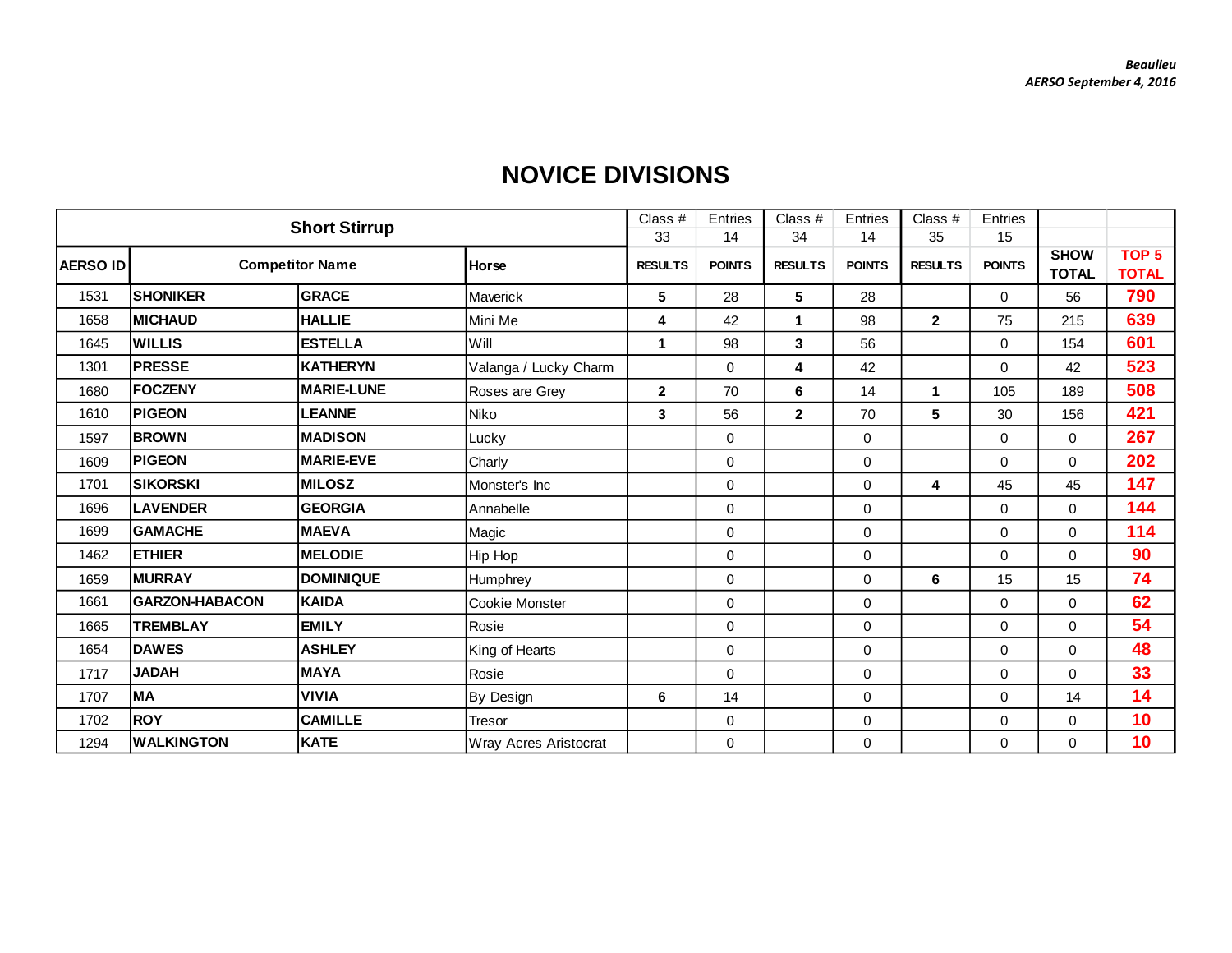|                 |                         | Novice Jr/Am 2'3"      |                        | Class #        | Entries       | Class #        | Entries       | Class $#$      | Entries       |                             |                                  |
|-----------------|-------------------------|------------------------|------------------------|----------------|---------------|----------------|---------------|----------------|---------------|-----------------------------|----------------------------------|
|                 |                         |                        |                        | 36             | 14            | 37             | 14            | 38             | 14            |                             |                                  |
| <b>AERSO ID</b> |                         | <b>Competitor Name</b> | Horse                  | <b>RESULTS</b> | <b>POINTS</b> | <b>RESULTS</b> | <b>POINTS</b> | <b>RESULTS</b> | <b>POINTS</b> | <b>SHOW</b><br><b>TOTAL</b> | TOP <sub>5</sub><br><b>TOTAL</b> |
| 1672            | <b>ROMANETS</b>         | <b>ALISSA</b>          | Arthur                 | $\mathbf{2}$   | 70            |                | $\Omega$      | 1              | 98            | 168                         | 734                              |
| 1682            | <b>MORTON</b>           | <b>ABIGAIL</b>         | DareDevil              | $\mathbf{1}$   | 98            | 3              | 56            | $\overline{2}$ | 70            | 224                         | 644                              |
| 1663            | <b>LEHOUILLER</b>       | <b>SOPHIE</b>          | Alabama                |                | 0             |                | $\mathbf 0$   |                | $\Omega$      | 0                           | 458                              |
| 1671            | <b>GALLANT</b>          | <b>GABRIELLE</b>       | Petrus                 |                | 0             |                | 0             |                | $\mathbf 0$   | $\Omega$                    | 405                              |
| 1678            | <b>CROZIER</b>          | <b>VICTORIA</b>        | <b>Bentley</b>         |                | $\Omega$      | 6              | 14            | 4              | 42            | 56                          | 325                              |
| 1673            | <b>KLAUSSE</b>          | <b>CAROLYN</b>         | Betsye                 |                | $\Omega$      |                | $\Omega$      |                | $\Omega$      | $\Omega$                    | 225                              |
| 1664            | <b>DAOUST</b>           | <b>ANNE-SOPHIE</b>     | Maverick               | 4              | 42            |                | $\mathbf 0$   |                | $\mathbf 0$   | 42                          | 208                              |
| 1583            | <b>GONZALES</b>         | <b>EMMA</b>            | Charly                 |                | 0             |                | $\mathbf 0$   |                | $\mathbf 0$   | $\mathbf 0$                 | 204                              |
| 1640            | <b>BIRD</b>             | <b>TAYLOR</b>          | Magic                  |                | 0             |                | $\mathbf 0$   |                | $\mathbf 0$   | $\mathbf 0$                 | 160                              |
| 1698            | <b>DEMERS</b>           | <b>CHLOE-JADE</b>      | Beauty                 |                | 0             |                | $\mathsf 0$   |                | $\mathbf 0$   | 0                           | 154                              |
| 1686            | <b>VARDALAS</b>         | <b>ALEXA</b>           | California Girl        |                | 0             |                | $\mathbf 0$   |                | $\Omega$      | 0                           | 140                              |
| 1693            | <b>MCDONALD</b>         | <b>KATELYN</b>         | <b>Medieval Prince</b> | 3              | 56            | 4              | 42            | 6              | 14            | 112                         | 123                              |
| 1716            | <b>CHAPDELAINE</b>      | <b>JASMINE</b>         | Sugar N' Spice         |                | 0             |                | $\mathbf 0$   |                | $\Omega$      | $\Omega$                    | 120                              |
| 1608            | <b>BERGERON</b>         | <b>JEANNE</b>          | Tango Nuevo            |                | 0             | $\overline{2}$ | 70            | 5              | 28            | 98                          | 118                              |
| 1711            | <b>AYLIFFE</b>          | <b>ANNE-LAURENCE</b>   | Integrity Pabi         |                | $\Omega$      |                | 0             |                | $\Omega$      | $\Omega$                    | 102                              |
| 1706            | <b>WOOD</b>             | <b>FAITH</b>           | Bear                   |                | 0             |                | $\mathbf 0$   |                | $\Omega$      | 0                           | 75                               |
| 1681            | <b>COULOMBE FERRARI</b> | <b>JASMINE</b>         | <b>Painted Arrow</b>   |                | 0             |                | $\mathbf 0$   |                | $\mathbf 0$   | $\Omega$                    | 73                               |
| 1713            | <b>RUSSEL</b>           | <b>FAITH</b>           | Roses are Grey         |                | $\Omega$      |                | 0             |                | $\Omega$      | $\Omega$                    | 60                               |
| 1578            | <b>MAGNOLLE</b>         | <b>ISABELLA</b>        | Magic                  | 6              | 14            |                | 0             |                | 0             | 14                          | 14                               |
| 1158            | <b>KONOPKA</b>          | <b>KATHERINE</b>       | Thumbs Up              |                | 0             |                | $\mathsf 0$   |                | $\mathbf 0$   | $\Omega$                    | 8                                |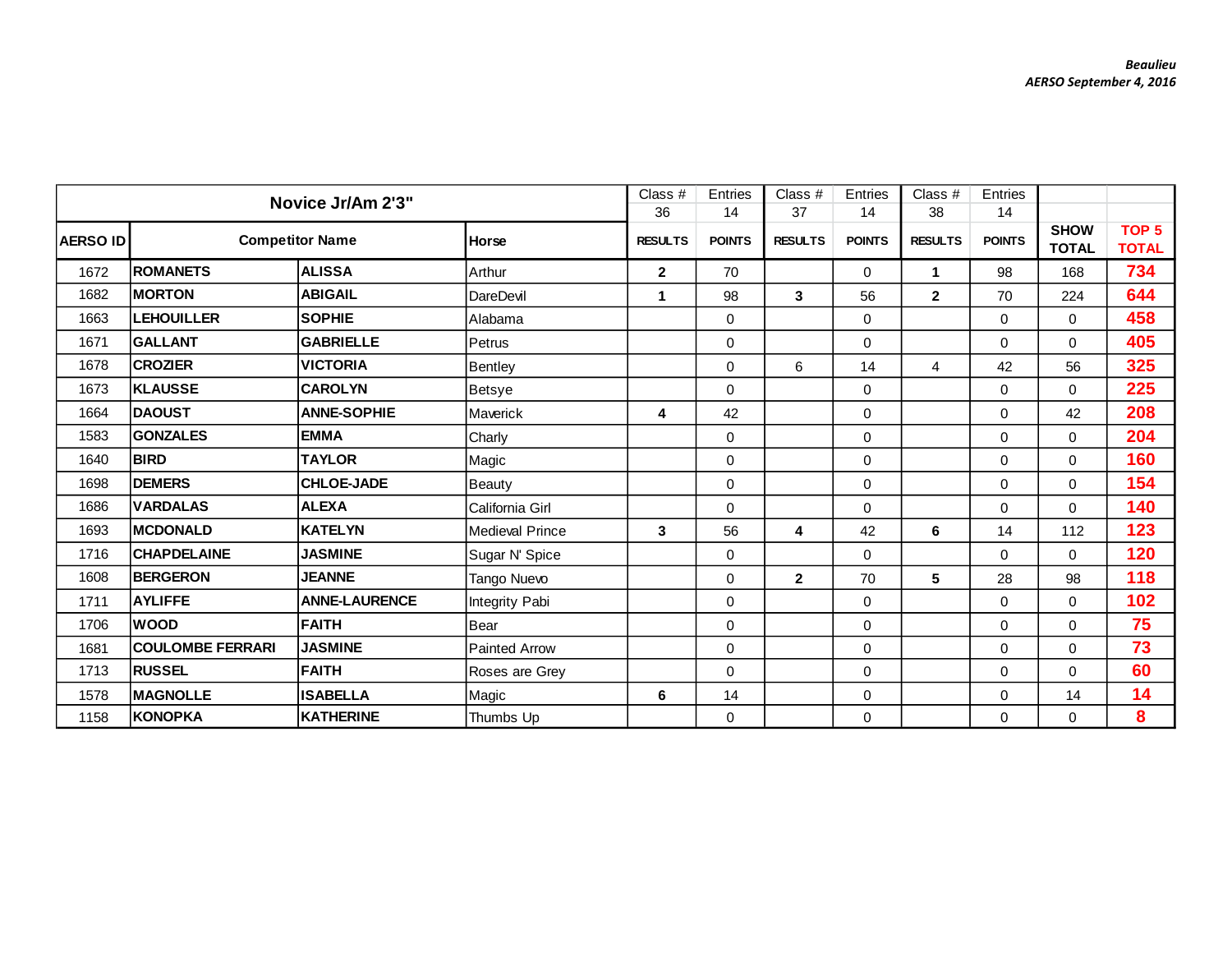|                 |                        |                     | Class $#$            | Entries         | Class #       | Entries        | Class $#$     | Entries        |               |                             |                                  |
|-----------------|------------------------|---------------------|----------------------|-----------------|---------------|----------------|---------------|----------------|---------------|-----------------------------|----------------------------------|
|                 |                        | Modified Jr/Am 2'6" |                      | 15              | 9             | 16             | 9             | 17             | 9             |                             |                                  |
| <b>AERSO ID</b> | <b>Competitor Name</b> |                     | <b>Horse</b>         | <b>RESULTS</b>  | <b>POINTS</b> | <b>RESULTS</b> | <b>POINTS</b> | <b>RESULTS</b> | <b>POINTS</b> | <b>SHOW</b><br><b>TOTAL</b> | TOP <sub>5</sub><br><b>TOTAL</b> |
| 1411            | <b>MAILHOT</b>         | <b>TIFFANY</b>      | Captain Jack         |                 | 0             | 1              | 63            | $\mathbf{3}$   | 36            | 99                          | 542                              |
| 1406            | <b>BRAUSWETTER-DAY</b> | <b>ALEXIA</b>       | Henry                | 1               | 63            |                | $\mathbf 0$   | 2              | 45            | 108                         | 489                              |
| 1554            | <b>CRITICOS</b>        | <b>ANASTACIA</b>    | Night                | $\mathbf{2}$    | 45            | 4              | 27            |                | 0             | 72                          | 272                              |
| 1589            | <b>CHOCHOL</b>         | <b>CAROLINE</b>     | Wystan               | $5\phantom{.0}$ | 18            | $\mathbf{2}$   | 45            |                | 0             | 63                          | 260                              |
| 1605            | <b>SLESSOR</b>         | <b>KIMBERLEY</b>    | Theodore             |                 | 0             | 6              | 9             | 6              | 9             | 18                          | 236                              |
| 1149            | <b>IPETKOVIC</b>       | <b>IVONA</b>        | California Girl      |                 | 0             |                | 0             |                | $\Omega$      | 0                           | 189                              |
| 1583            | <b>GONZALEZ</b>        | <b>EMMA</b>         | Charly               |                 | 0             |                | $\mathbf 0$   |                | 0             | 0                           | 149                              |
| 1593            | <b>FAILLE</b>          | <b>ABBY</b>         | <b>Pixie Perfect</b> |                 | 0             |                | $\mathbf 0$   |                | 0             | 0                           | 126                              |
| 1697            | MCCAIG                 | <b>AINSLEY</b>      | Professor Jones      |                 | 0             |                | $\mathbf 0$   |                | $\Omega$      | 0                           | 104                              |
| 1219            | <b>BERGERON</b>        | <b>VALERIE</b>      | Joyce                | 4               | 27            |                | $\mathbf 0$   |                | $\Omega$      | 27                          | 102                              |
| 1241            | <b>BATTETT</b>         | <b>EMILIE</b>       | Tenacity             |                 | 0             |                | 0             |                | 0             | 0                           | 95                               |
| 1415            | <b>TESSIER</b>         | <b>JADE</b>         | Flirt                |                 | $\Omega$      |                | 0             |                | 0             | 0                           | 81                               |
| 1434            | <b>WARE</b>            | <b>JULIET</b>       | Grace                |                 | $\Omega$      |                | 0             |                | 0             | 0                           | 72                               |
| 1291            | <b>LORD-MARIANO</b>    | <b>STELLA</b>       | Pearl                |                 | 0             |                | 0             |                | $\Omega$      | 0                           | 32                               |
| 1713            | <b>RUSSEL</b>          | <b>FAITH</b>        | Roses are Grey       |                 | 0             |                | 0             |                | 0             | 0                           | $\overline{\mathbf{z}}$          |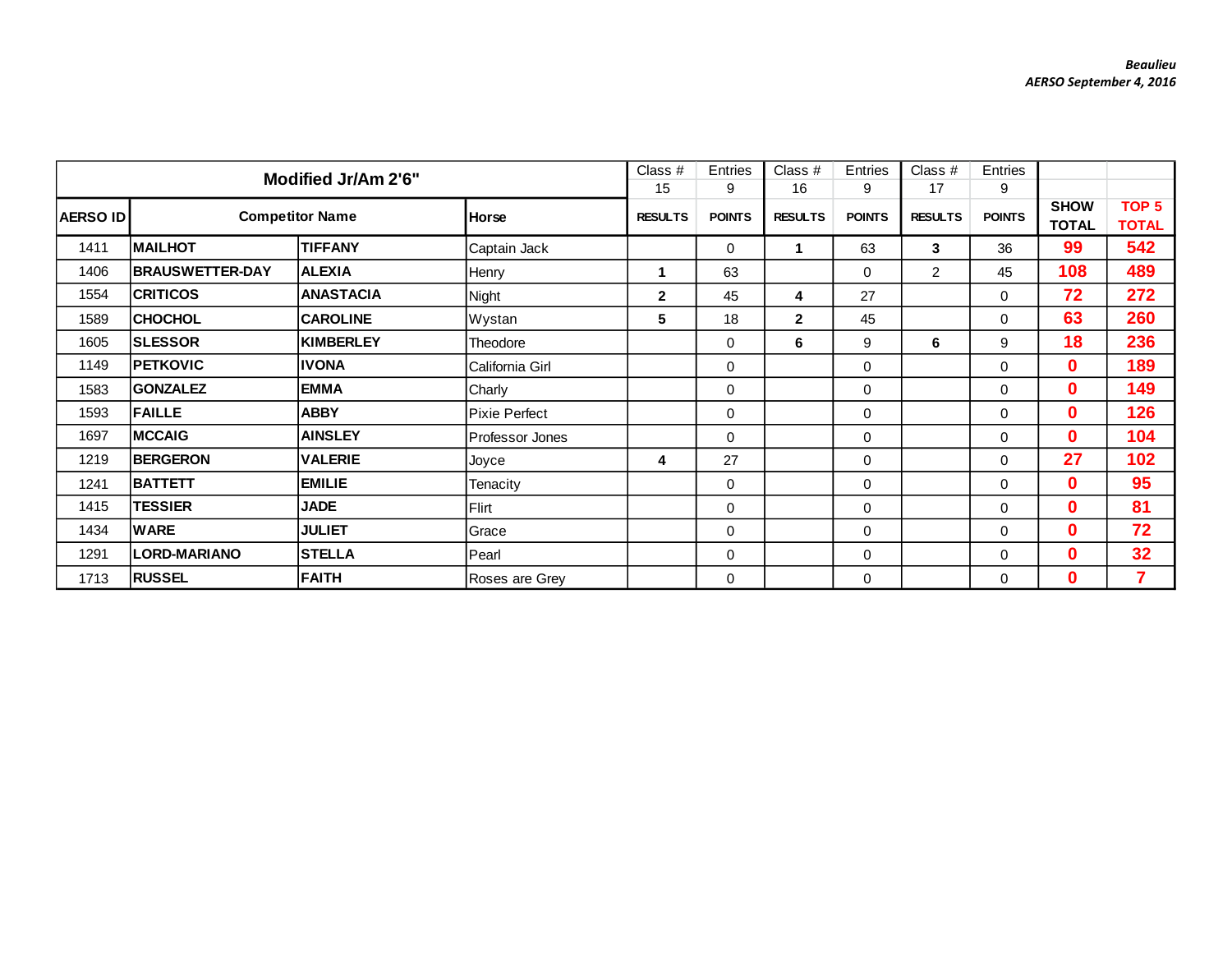|          |                  | <b>Pony Jumper</b>     |                       | Class $#$      | Entries       | Class $#$      | <b>Entries</b> |                             |                                  |
|----------|------------------|------------------------|-----------------------|----------------|---------------|----------------|----------------|-----------------------------|----------------------------------|
|          |                  |                        |                       | 40             | 6             | 41             | 6              |                             |                                  |
| AERSO ID |                  | <b>Competitor Name</b> | Horse                 | <b>RESULTS</b> | <b>POINTS</b> | <b>RESULTS</b> | <b>POINTS</b>  | <b>SHOW</b><br><b>TOTAL</b> | TOP <sub>5</sub><br><b>TOTAL</b> |
| 1631     | <b>LATREILLE</b> | <b>ANABELLE</b>        | Need for Speed        |                | 42            | 1              | 56             | 98                          | 420                              |
| 1620     | <b>KHARLANOV</b> | <b>ELLEN</b>           | Integrity Kallam      | $\mathbf{2}$   | 30            | 5              | 16             | 46                          | 340                              |
| 1604     | <b>SHEDRICK</b>  | <b>SYLVANNA</b>        | Super Man Sonny       | 6              | 6             | 3              | 32             | 38                          | 247                              |
| 1611     | <b>ARGENTIN</b>  | <b>ALEXA</b>           | Al Capone             | 3              | 24            | 4              | 24             | 48                          | 217                              |
| 1697     | <b>MCQUAIG</b>   | <b>AINSLEY</b>         | l Professor Jones     | 4              | 18            | 6              | 8              | 26                          | 202                              |
| 1306     | <b>NICKSON</b>   | <b>ASHLEY</b>          | Coco                  | 5              | 12            | $\mathbf{2}$   | 40             | 52                          | 119                              |
| 1695     | <b>AUCLAIR</b>   | <b>THAYLANNE</b>       | Ebony                 |                | 0             |                | 0              | $\Omega$                    | 68                               |
| 965      | <b>ARSENAULT</b> | <b>SANDRINE</b>        | Voltury               |                | 0             |                | 0              | 0                           | 64                               |
| 1604     | <b>SHEDRICK</b>  | <b>SYLVANNA</b>        | Ambercrombie          |                | 0             |                | $\mathbf 0$    | 0                           | 49                               |
| 1639     | <b>KIRTON</b>    | <b>EMMA</b>            | Irish Park's Burberry |                | 0             |                | 0              | 0                           | 49                               |
| 1616     | <b>TETRAULT</b>  | JENNA                  | Cleopatra             |                | 0             |                | $\Omega$       | 0                           | 28                               |

## **JUMPER DIVISIONS**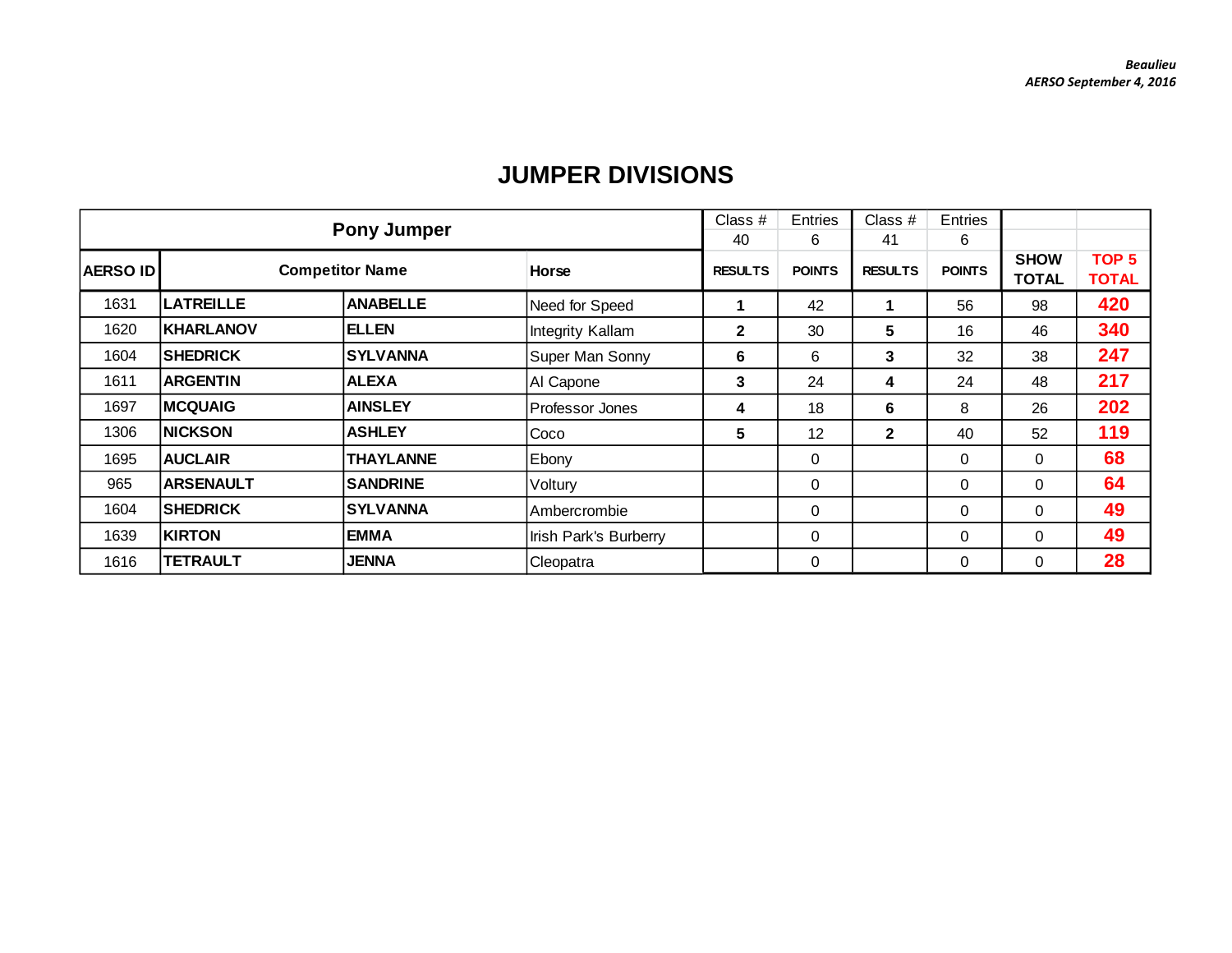|                 | <b>Modified Jumper Eq. 85m</b> |                        | Class #<br>43     | Entries<br>5   | Class #<br>44 | Entries<br>5   |               |                      |                       |
|-----------------|--------------------------------|------------------------|-------------------|----------------|---------------|----------------|---------------|----------------------|-----------------------|
| <b>AERSO ID</b> |                                | <b>Competitor Name</b> | <b>Horse</b>      | Result         | <b>Points</b> | Result         | <b>Points</b> | <b>Show</b><br>Total | Top 5<br><b>Total</b> |
| 1251            | <b>RACETTE</b>                 | <b>ALEXANDRA</b>       | Simply Remarkable | 4              | 15            | $\overline{2}$ | 25            | 40                   | 206                   |
| 1480            | <b>SEGUIN</b>                  | <b>SIMON</b>           | <b>Rich Girl</b>  | 3              | 20            | 4              | 15            | 35                   | 187                   |
| 1718            | <b>SEBAG</b>                   | <b>VICTORIA</b>        | Fair Warning      | 1              | 35            | 1              | 35            | 70                   | 127                   |
| 1676            | <b>HALL</b>                    | <b>JAMES</b>           | Lucy in the Sky   |                | 0             |                | $\Omega$      | $\Omega$             | 115                   |
| 1425            | <b>JOHNSON</b>                 | <b>CHLOE</b>           | Pink Lily         | 5              | 10            | 3              | 20            | 30                   | 95                    |
| 1434            | <b>WARE</b>                    | <b>JULIET</b>          | Grace             | $\overline{2}$ | 25            |                | $\Omega$      | 25                   | 79                    |
| 1272            | <b>DAWSON</b>                  | <b>JILLIAN</b>         | Oliver            |                | 0             |                | $\Omega$      | $\Omega$             | 77                    |
| 1433            | <b>WARE</b>                    | <b>DOMINIC</b>         | Clara Ruby        |                | 0             |                | $\Omega$      | $\Omega$             | 42                    |
| 1611            | <b>ARGENTIN</b>                | <b>ALEXA</b>           | Al Capone         |                | 0             |                | $\Omega$      | $\Omega$             | 38                    |
| 1501            | <b>BRUNET</b>                  | <b>KELSEY</b>          | Bear's Message    |                | 0             |                | $\Omega$      | $\Omega$             | 36                    |
| 1705            | <b>BRUNETTE</b>                | <b>VANESSA</b>         | Dolce Vita        |                | $\mathbf 0$   |                | $\Omega$      | $\Omega$             | 36                    |
| 1285            | <b>QUESNEL</b>                 | <b>SEAN</b>            | Gallagher         |                | 0             |                | 0             | $\Omega$             | 30                    |
| 1492            | <b>BANFILL</b>                 | <b>EBY</b>             | Alice             |                | 0             |                | $\Omega$      | $\Omega$             | 28                    |
| 1230            | <b>LAMOUREUX</b>               | <b>CHLOE</b>           | Onyx              |                | 0             |                | $\Omega$      | $\Omega$             | 24                    |
| 1241            | <b>WILLATE-BATTET</b>          | <b>EMILIE</b>          | Tenacity          |                | 0             |                | 0             | 0                    | 6                     |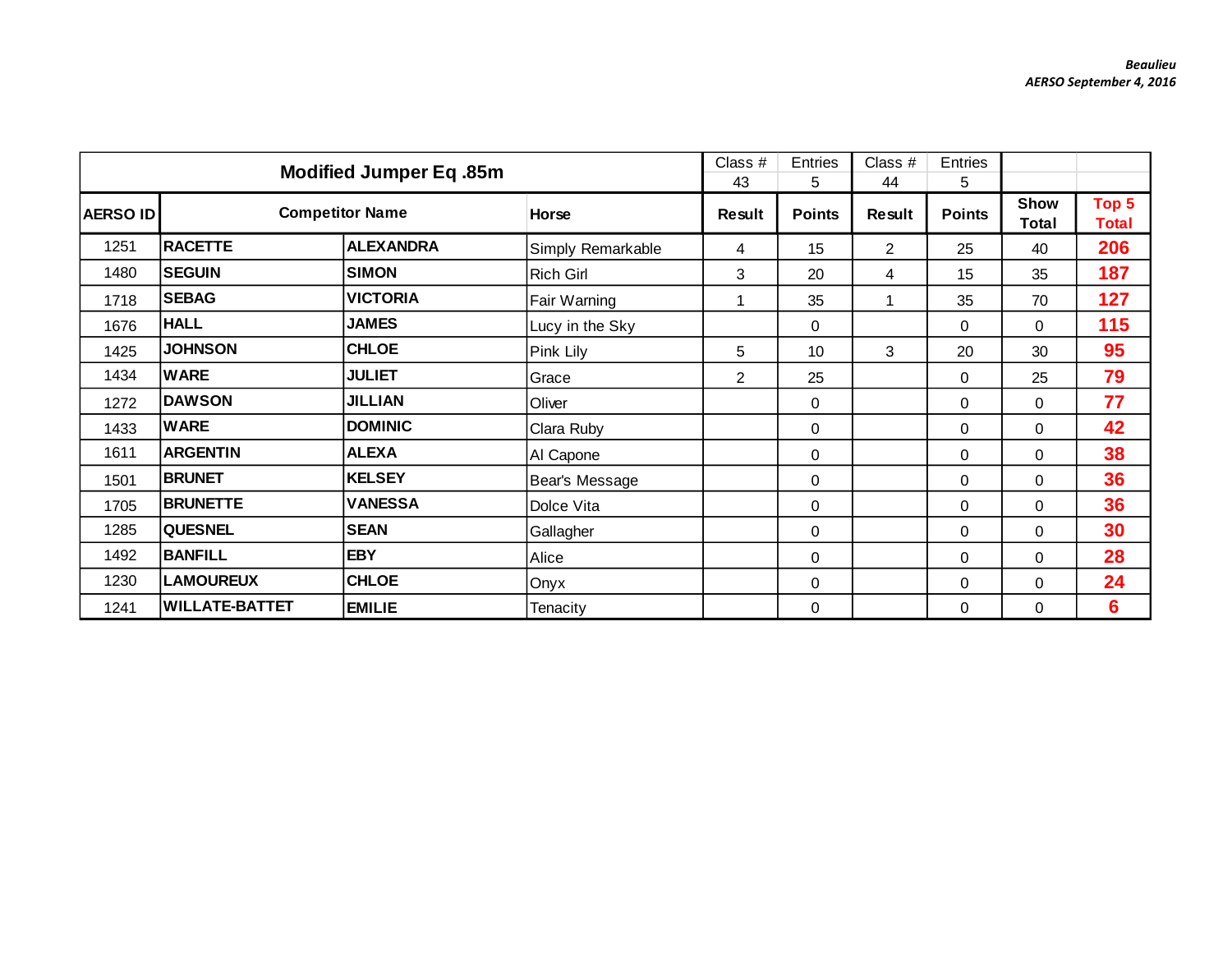|                 |                       | Jumper Eq .90m         |                           | Class#<br>45   | <b>Entries</b><br>15 |                             |                                  |
|-----------------|-----------------------|------------------------|---------------------------|----------------|----------------------|-----------------------------|----------------------------------|
| <b>AERSO ID</b> |                       | <b>Competitor Name</b> | <b>Horse</b>              | <b>RESULTS</b> | <b>POINTS</b>        | <b>SHOW</b><br><b>TOTAL</b> | TOP <sub>5</sub><br><b>TOTAL</b> |
| 1324            | <b>LANGLOIS</b>       | <b>PASCALE</b>         | <b>Golden Opportunity</b> |                | 0                    | 0                           | 276                              |
| 1485            | <b>LEGER</b>          | <b>MARIE-EVE</b>       | Lady Capulet              |                | 0                    | $\Omega$                    | 231                              |
| 1203            | <b>RAYMOND</b>        | <b>TANYA</b>           | <b>Fancy Face</b>         | 1              | 105                  | 105                         | 221                              |
| 1023            | <b>WHELAN</b>         | <b>JILLIAN</b>         | Chesterfield              | 5              | 30                   | 30                          | 212                              |
| 1066            | <b>GRUENWALD</b>      | <b>ELIZABETH</b>       | Valentino                 | 3              | 60                   | 60                          | 179                              |
| 963             | <b>DIGNARD</b>        | <b>FREDERIQUE</b>      | Big Bernstein             | 6              | 15                   | 15                          | 171                              |
| 1384            | <b>PATEL</b>          | <b>SHYANNE</b>         | Double Take               |                | 0                    | 0                           | 165                              |
| 1394            | <b>GRAY</b>           | <b>ALEXANDRE</b>       | No Mercy                  |                | 0                    | $\Omega$                    | 133                              |
| 1218            | <b>FRANCE</b>         | <b>ARIANE</b>          | Calendar Girl             |                | 0                    | $\Omega$                    | 104                              |
| 1524            | <b>HANEY</b>          | <b>JULIA</b>           | Gwen                      | $\mathbf{2}$   | 75                   | 75                          | 102                              |
| 943             | <b>DAOUST-CREVIER</b> | <b>EMILIE</b>          | French Riviera            |                | 0                    | $\Omega$                    | 56                               |
| 965             | <b>ARSENAULT</b>      | <b>SANDRINE</b>        | Lionheart/Voltory         | 4              | 45                   | 45                          | 45                               |
| 1044            | <b>BELANGER</b>       | <b>MAXIM</b>           | Viloma                    |                | $\Omega$             | $\Omega$                    | 36                               |
| 1489            | <b>ST-ONGES</b>       | <b>MELISSA</b>         | Galile                    |                | 0                    | $\Omega$                    | 30                               |
| 1684            | <b>BARSOUM</b>        | <b>MIKHAEL</b>         | <b>Oliver Altier</b>      |                | 0                    | 0                           | 29                               |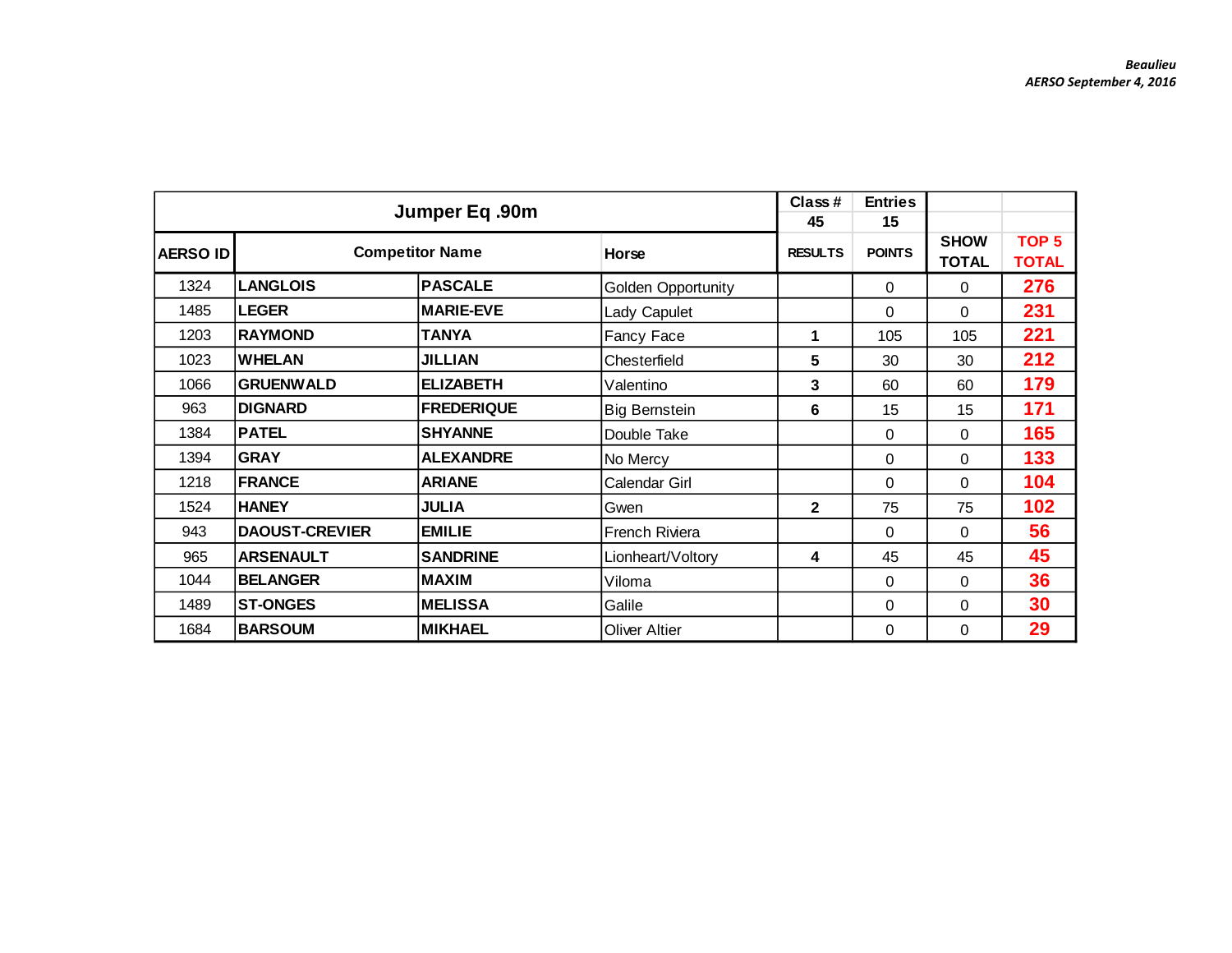|                 |                         | Jumper .90m            |                      | Class #                 | Entries        | Class #                 | Entries     |                             |                  |
|-----------------|-------------------------|------------------------|----------------------|-------------------------|----------------|-------------------------|-------------|-----------------------------|------------------|
|                 |                         |                        |                      | 46                      | 15             | 47                      | 14          |                             | TOP <sub>5</sub> |
| <b>AERSO ID</b> |                         | <b>Competitor Name</b> | Horse                | <b>RESULTS POINTS</b>   |                | <b>RESULTS POINTS</b>   |             | <b>SHOW</b><br><b>TOTAL</b> | <b>TOTAL</b>     |
| 1485            | <b>LEGER</b>            | <b>MARIE-EVE</b>       | Lady Capulet         |                         | $\pmb{0}$      |                         | 0           | $\mathbf 0$                 | 476              |
| 1684            | <b>BARSOUM</b>          | <b>MIKHAEL</b>         | <b>Oliver Altier</b> | $\overline{\mathbf{3}}$ | 60             | 1                       | 98          | 158                         | 429              |
| 1394            | <b>GRAY</b>             | <b>ALEXANDRE</b>       | No Mercy             |                         | $\pmb{0}$      |                         | 0           | $\mathbf 0$                 | 410              |
| 1255            | <b>LEGRAND</b>          | <b>MANON</b>           | Lady                 |                         | $\overline{0}$ | 3                       | 56          | 56                          | 378              |
| 1023            | <b>WHELAN</b>           | <b>JILLIAN</b>         | Chesterfield         | 6                       | 15             | $\mathbf{2}$            | 70          | 85                          | 317              |
| 1218            | <b>FRANCE</b>           | <b>ARIANE</b>          | Calendar Girl        | $\mathbf 1$             | 105            | 5                       | 28          | 133                         | 253              |
| 1324            | <b>LANGLOIS</b>         | <b>PASCALE</b>         | Golden Opportunity   |                         | $\pmb{0}$      |                         | 0           | 0                           | 185              |
| 1271            | <b>LAFLAMME</b>         | <b>NOÉMIE</b>          | Nolan                |                         | $\pmb{0}$      |                         | 0           | $\mathbf 0$                 | 170              |
| 1044            | <b>BELANGER</b>         | <b>MAXIM</b>           | Viloma               |                         | $\mathbf 0$    | $\overline{\mathbf{4}}$ | 42          | 42                          | 143              |
| 943             | <b>DAOUST CREVIER</b>   | <b>EMILIE</b>          | French Riviera       |                         | $\mathbf 0$    |                         | $\Omega$    | $\mathbf 0$                 | 138              |
| 1668            | <b>GALLANT</b>          | <b>LAURENCE</b>        | Anime                |                         | $\pmb{0}$      |                         | 0           | $\mathbf 0$                 | 113              |
| 1436            | <b>HARDER</b>           | <b>ELIZABETH</b>       | Diamond Lily         |                         | $\mathbf 0$    |                         | $\Omega$    | $\Omega$                    | 91               |
| 965             | <b>ARSENAULT</b>        | <b>SANDRINE</b>        | Voltory              | $\mathbf{2}$            | 75             |                         | 0           | 75                          | 75               |
| 822             | <b>MONTREUIL</b>        | <b>JESSICA</b>         | Theobroma            |                         | $\mathbf 0$    |                         | $\Omega$    | $\Omega$                    | 65               |
| 1425            | <b>JOHNSON</b>          | <b>CHLOE</b>           | Pink Lily            |                         | $\mathbf 0$    |                         | $\mathbf 0$ | $\mathbf 0$                 | 56               |
| 1433            | <b>WARE</b>             | <b>DOMINIC</b>         | Clara Ruby           | 4                       | 45             |                         | $\mathbf 0$ | 45                          | 45               |
| 1489            | <b>ST-ONGES</b>         | <b>MELISSA</b>         | Galile               |                         | $\mathbf 0$    |                         | $\Omega$    | $\Omega$                    | 40               |
| 1621            | <b>ARNOLD</b>           | <b>KAYLA</b>           | Lunnson Poco Pine    | 5                       | 30             |                         | 0           | 30                          | 38               |
| 1524            | <b>HANEY</b>            | <b>JULIA</b>           | Gwen                 |                         | 0              |                         | $\Omega$    | $\Omega$                    | 30               |
| 1250            | <b>BEAUDRY-NARBONNE</b> | <b>CLARA</b>           | Traviata             |                         | $\pmb{0}$      |                         | 0           | $\Omega$                    | 28               |
| 985             | <b>FAJZEL</b>           | <b>HANNAH</b>          | Davidoff             |                         | $\pmb{0}$      |                         | $\mathbf 0$ | $\mathbf 0$                 | 18               |
| 1203            | <b>RAYMOND</b>          | <b>TANYA</b>           | Fancy Face           |                         | $\pmb{0}$      |                         | 0           | $\mathbf 0$                 | 13               |
| 1611            | <b>ARGENTIN</b>         | <b>ALEXA</b>           | Al Capone            |                         | $\pmb{0}$      |                         | 0           | 0                           | 9                |